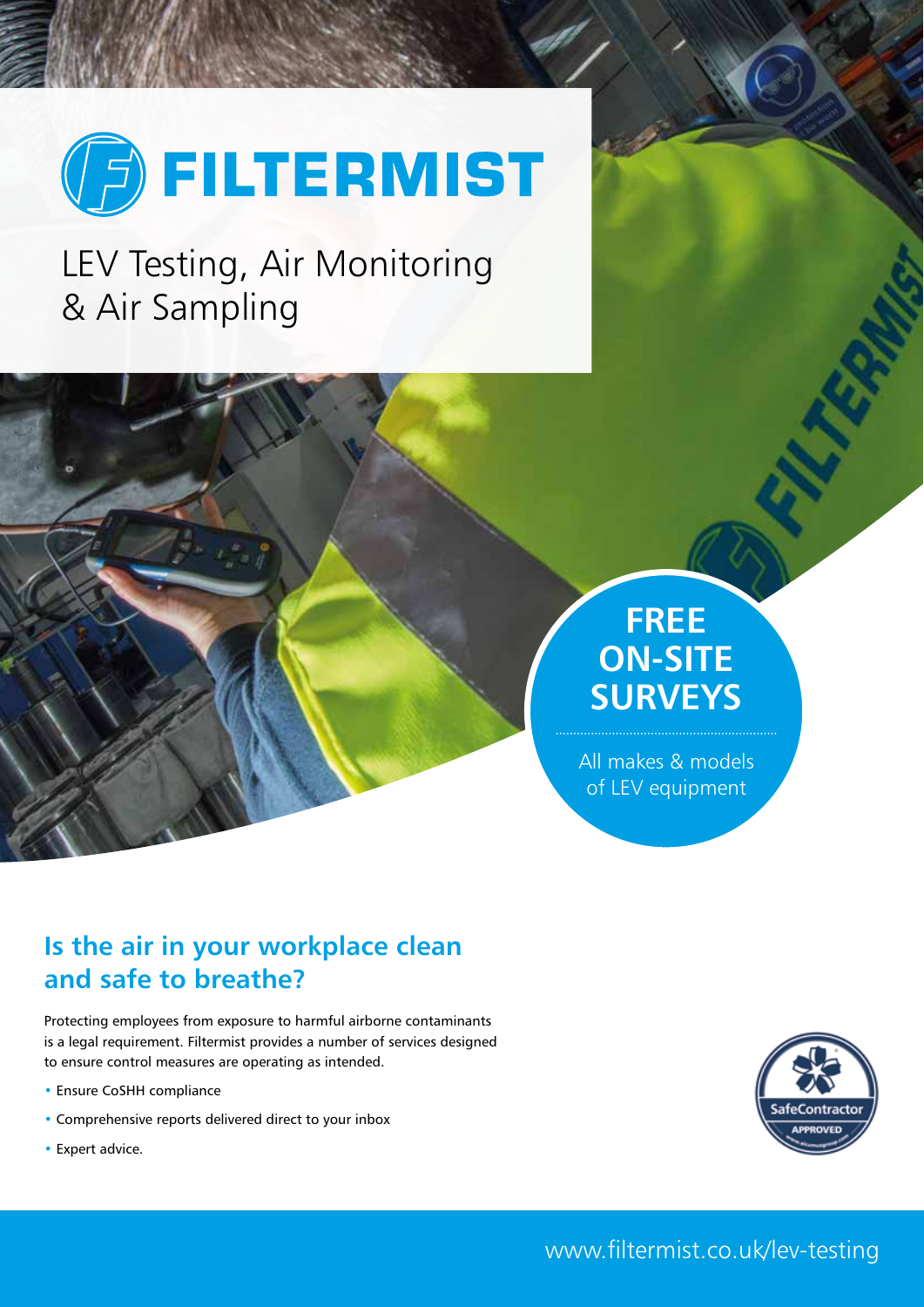# LEV Systems

#### **What does LEV mean?**

LEV stands for Local Exhaust Ventilation and describes systems designed to remove contaminants such as dust, mists, gases, vapour and fume from the air. LEV systems include:

- **A hood or multiple hoods** to collect airborne contaminants at, or near, where they are created (the source)
- **Ducting** to carry the airborne contaminants away from the process
- **A filter** to separate particulate matter from the air
- **A fan** which must be the right size and type to deliver sufficient 'suck' to the hood
- **Discharge mechanism** to safely release clean, extracted air into the atmosphere.



### **LEV systems:**

- Collect contaminated air at source
- Contain the contaminants
- Clean the air and return it to the atmosphere if required.



#### **LEV and the Law**

Control of Substances Hazardous to Health (CoSHH) Regulations require all employers to control risks from substances such as dust and fume. There are several measures that can be taken such as changing a material being used to something safer, applying equipment to control the problem - using lids on containers etc, or changing working practices to reduce risk to employees.

If there is still a risk to your workforce once other preventative methods have been used, it is widely recognised that installing a Local Exhaust Ventilation system is the best way of protecting people from exposure to harmful airborne contaminants.

### **LEV Testing**

By law, all LEV systems must be kept in efficient working order and also have a periodic thorough examination and test. CoSHH regulations require most LEV systems to be tested **every 14 months** by a competent person, for some processes equipment may need to be tested as frequently as every month! (See table below).

Details on LEV regulations can be found by visiting **www.hse.gov.uk/lev**

### **How frequently does your LEV need testing?**

| <b>Process</b>                                                                                                                                                                                                          | <b>Minimum</b><br><b>Frequency</b> |
|-------------------------------------------------------------------------------------------------------------------------------------------------------------------------------------------------------------------------|------------------------------------|
| Processes in which blasting is carried<br>out in or incidental to the cleaning of<br>metal castings in connection with<br>their manufacture.                                                                            | Every month                        |
| Jute cloth manufacture                                                                                                                                                                                                  | Every month                        |
| Processes, other than wet processes,<br>in which metal articles (other than gold,<br>platinum or iridium) are ground, abraded,<br>or polished using mechanical powder,<br>in any room for more than 12 hours<br>a week. | Every<br>6-months                  |
| Processes giving off dust or fume in which<br>non-ferrous metal castings are produced.                                                                                                                                  | Every<br>6-months                  |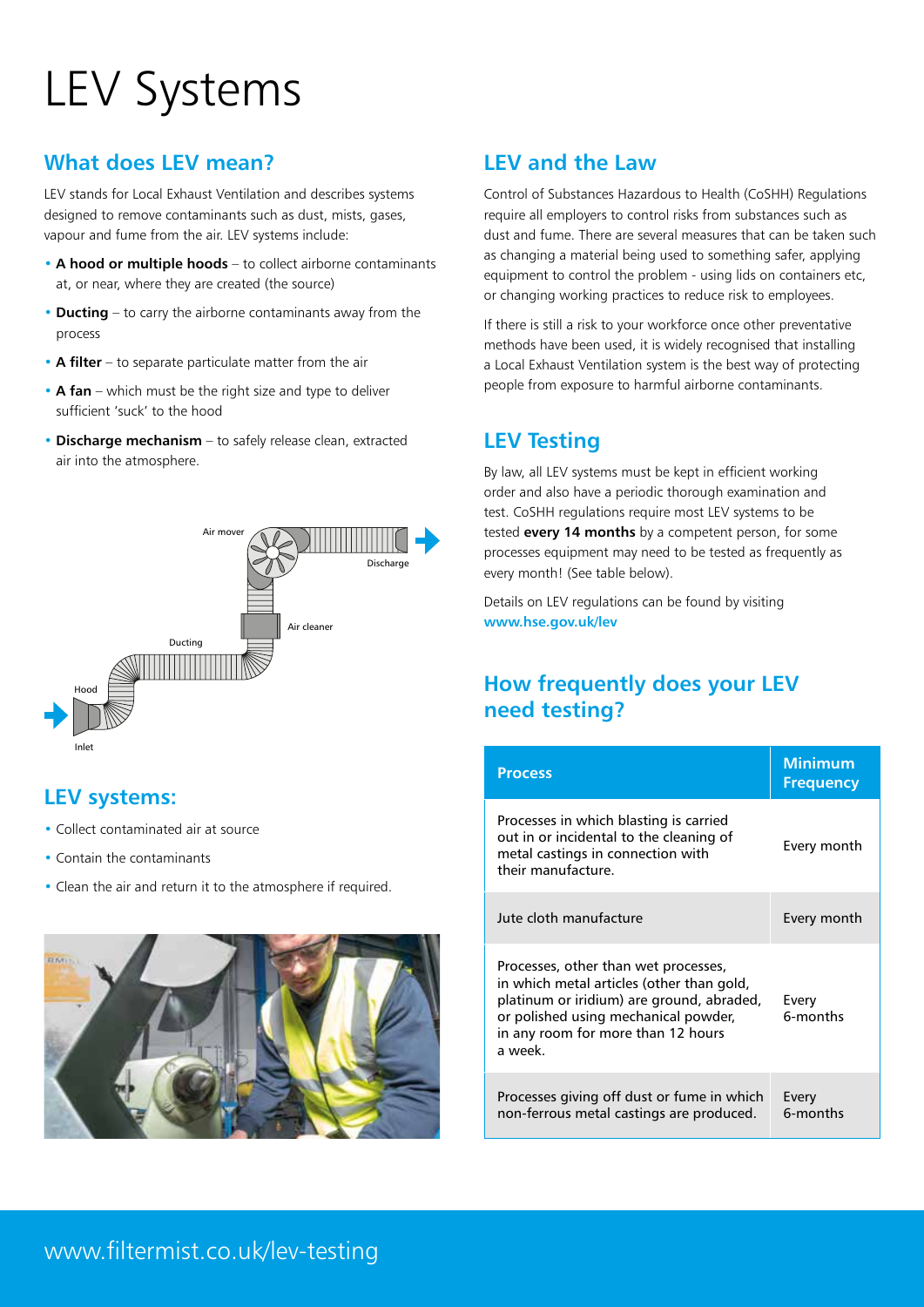## Filtermist's service



#### **Dedicated Engineers**

Filtermist employs experienced P601, P602, P603 and P604 qualified engineers that provide CoSHH compliant LEV testing and servicing throughout the UK for all makes and models of LEV systems.

#### **Digital LEV test reports**

Our LEV engineers log all details of their visit using a digital tablet meaning risk assessments, method statements, and LEV test reports can be in your inbox before the engineer has even arrived at his next job!

- Less paperwork
- Easy to file and find when needed.

#### **Service to suit you**

We understand that all businesses operate differently. If you want the security of knowing that CoSHH compliance is one less thing for you to think about we can take care of that, or if you'd rather contact us when you need our services, that's fine too – planned or ad hoc, it's entirely up to you.

#### **Monitor your LEV Systems**

Filtermist offers a range of airflow monitoring equipment and record keeping systems as specified in HSG258:

#### **Airflow Gauges**

Filtermist offers airflow gauges as an option on all extraction equipment as recommended in HSG258. Gauges can be retrofitted to any existing LEV system, including dust, welding fume, smoke and oil mist extraction units. Airflow indicators offer the equipment operator an accurate, immediate and easy to read indication of whether the extraction system is working efficiently.

#### **F-Monitor 2**

Filtermist's dedicated monitoring device, F Monitor 2 & 2+ monitors time and airflow, with the F Monitor  $2+$ having the additional functionality to measure vibration and motor temperature. The F Monitor 2  $& 2 +$  alerts machine operators when the unit needs servicing, or if there are any potential issues with a Filtermist oil mist filter. CoSHH regulations require employees to report any defects in LEV Systems 'forthwith' – using monitoring devices makes this requirement easy to adhere to.

#### **Smoke sticks and wind direction powder**

Airflow indicators offer the equipment operator an accurate, immediate and easy to read indication of whether the extraction system is working efficiently.

#### **LEV log books**

In addition to regular testing by a competent person, CoSHH regulations require employers to keep accurate records of daily, weekly and monthly checks on all LEV systems. Filtermist's LEV log books are designed to make record keeping easy.

#### **Why Filtermist?**

Filtermist has manufactured equipment that cleans air in industrial workplaces since 1969 and is trusted by many of the world's leading manufacturers. We know manufacturing. We know LEV systems. We know how to protect people from harmful airborne contaminants by maintaining cleaner, safer, more productive working environments.